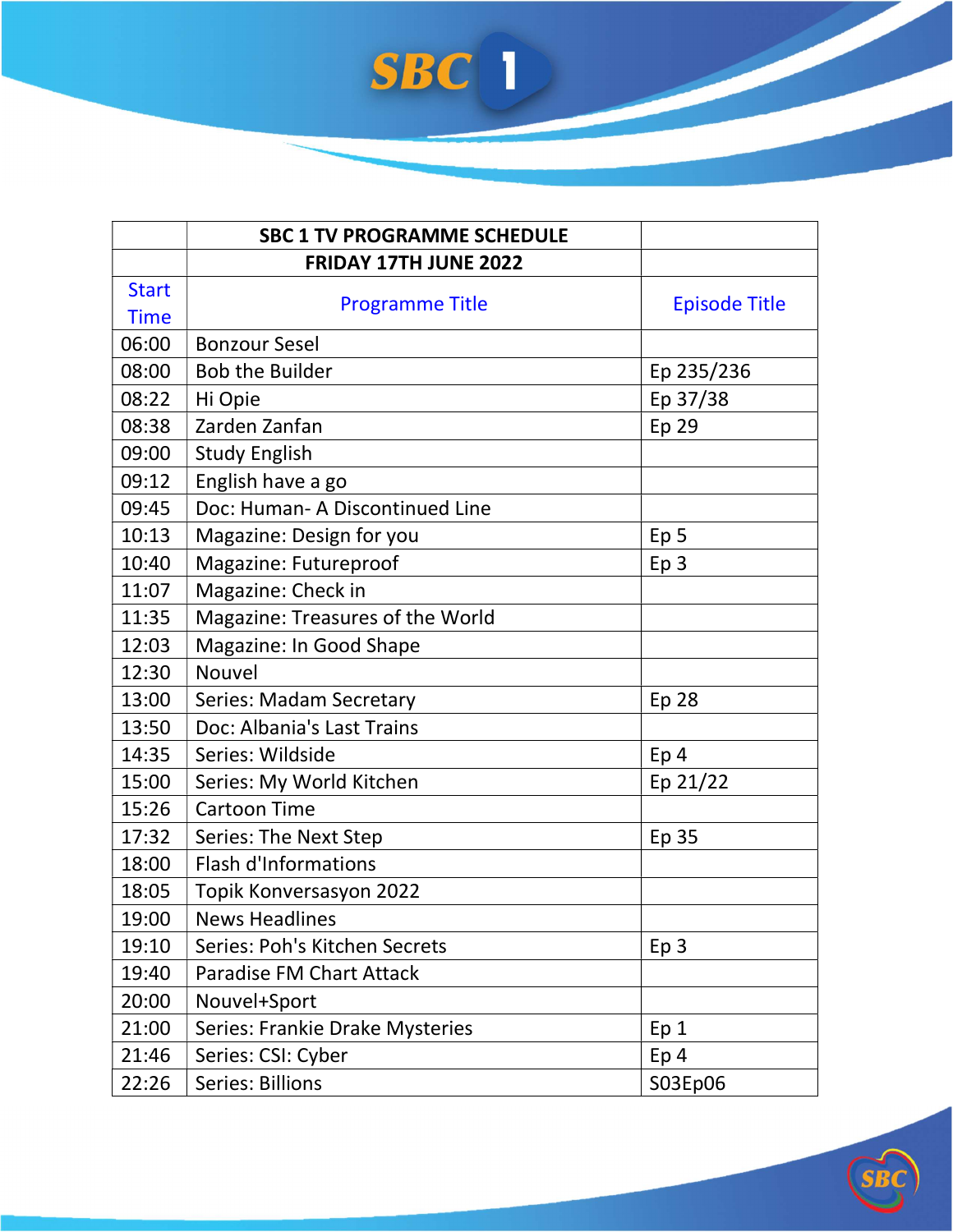| 23:20   CNN International |  |
|---------------------------|--|
| 03:00   BBC World News    |  |

|              | <b>SBC 1 TV PROGRAMME SCHEDULE</b>     |                      |
|--------------|----------------------------------------|----------------------|
|              | <b>SATURDAY 18TH JUNE 2022</b>         |                      |
| <b>Start</b> |                                        |                      |
| <b>Time</b>  | <b>Programme Title</b>                 | <b>Episode Title</b> |
| 06:00        | <b>Bonzour Sesel</b>                   |                      |
| 08:00        | Treble Chance 75 (Rpt)                 |                      |
| 08:30        | Flag Raising Ceremony- Mahe (Live)     |                      |
| 09:15        | <b>Cartoon Time</b>                    |                      |
| 11:30        | Flag Raising Ceremony- La Digue (Live) |                      |
| 12:15        | Series: Make it Pop                    | Ep 27                |
| 12:37        | Magazine: How Do They Do It            | Ep 19                |
| 13:00        | Series: Heidi Welcome Home             | Ep <sub>7</sub>      |
| 14:00        | Flag Raising Ceremony- Praslin (Live)  |                      |
| 14:50        | <b>Series: The Durrells</b>            | Ep <sub>6</sub>      |
| 15:40        | Entertainment: Europe in Concert       |                      |
| 16:25        | Series: Dawson creek                   | Ep <sub>9</sub>      |
| 17:10        | Series: Jikulumessu                    | Ep 59                |
| 18:00        | Doc: Maddy the Model                   |                      |
| 18:45        | <b>Short Magazine</b>                  |                      |
| 19:00        | My Retro Music                         | S4Ep08               |
| 20:00        | Nouvel+Sport                           |                      |
| 21:00        | Maz Youth Talent show                  |                      |
| 00:00        | <b>CNN International</b>               |                      |
| 03:00        | <b>BBC World News</b>                  |                      |

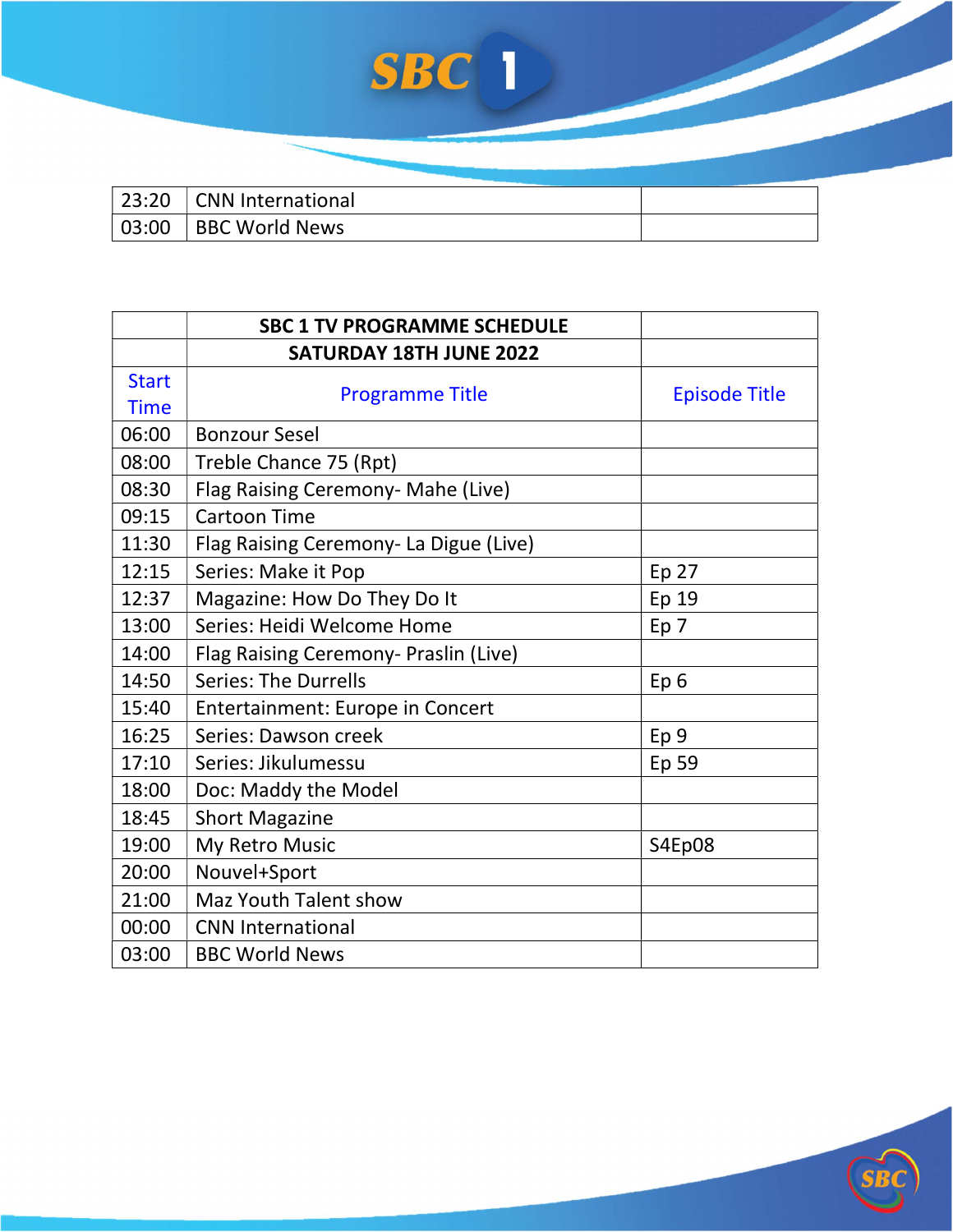|              | <b>SBC 1 TV PROGRAMME SCHEDULE</b>    |                      |
|--------------|---------------------------------------|----------------------|
|              | <b>SUNDAY 19TH JUNE 2022</b>          |                      |
| <b>Start</b> | <b>Programme Title</b>                | <b>Episode Title</b> |
| <b>Time</b>  |                                       |                      |
| 06:00        | <b>Bonzour Sesel</b>                  |                      |
| 07:05        | Senm Laglwar                          |                      |
| 08:00        | Maz Millions Draw (rpt)               |                      |
| 08:06        | <b>Cartoon Time</b>                   |                      |
| 10:20        | <b>Enchanted Tales</b>                |                      |
| 11:44        | Comedy: Bella's Place                 | Ep 11                |
| 12:05        | Series: Maggie & Bianca               | <b>Ep 28</b>         |
| 12:30        | Series: Jamie Johnson                 | Ep 22                |
| 12:59        | Series: Side by Side                  | Ep 32                |
| 13:45        | Show: Smash Kid-15an dan Lanmizik     |                      |
| 16:00        | <b>Comedy: Family Time</b>            | Ep <sub>2</sub>      |
| 16:25        | Movie: A Second Chance                |                      |
| 18:00        | Series: When Calls The Heart          | <b>Ep 22</b>         |
| 18:41        | <b>Magazine: Healthy Living</b>       |                      |
| 19:00        | Series: Touched by an Angel           | Ep 187               |
| 19:45        | <b>Short Magazine</b>                 |                      |
| 20:00        | Nouvel+Sport                          |                      |
| 21:00        | Telenovela: Les Enfants de Nulle Part | Ep 77/78             |
| 22:35        | Comedy: The Neighborhood              | Ep <sub>2</sub>      |
| 23:00        | <b>CNN International</b>              |                      |
| 03:00        | <b>BBC World News</b>                 |                      |

SB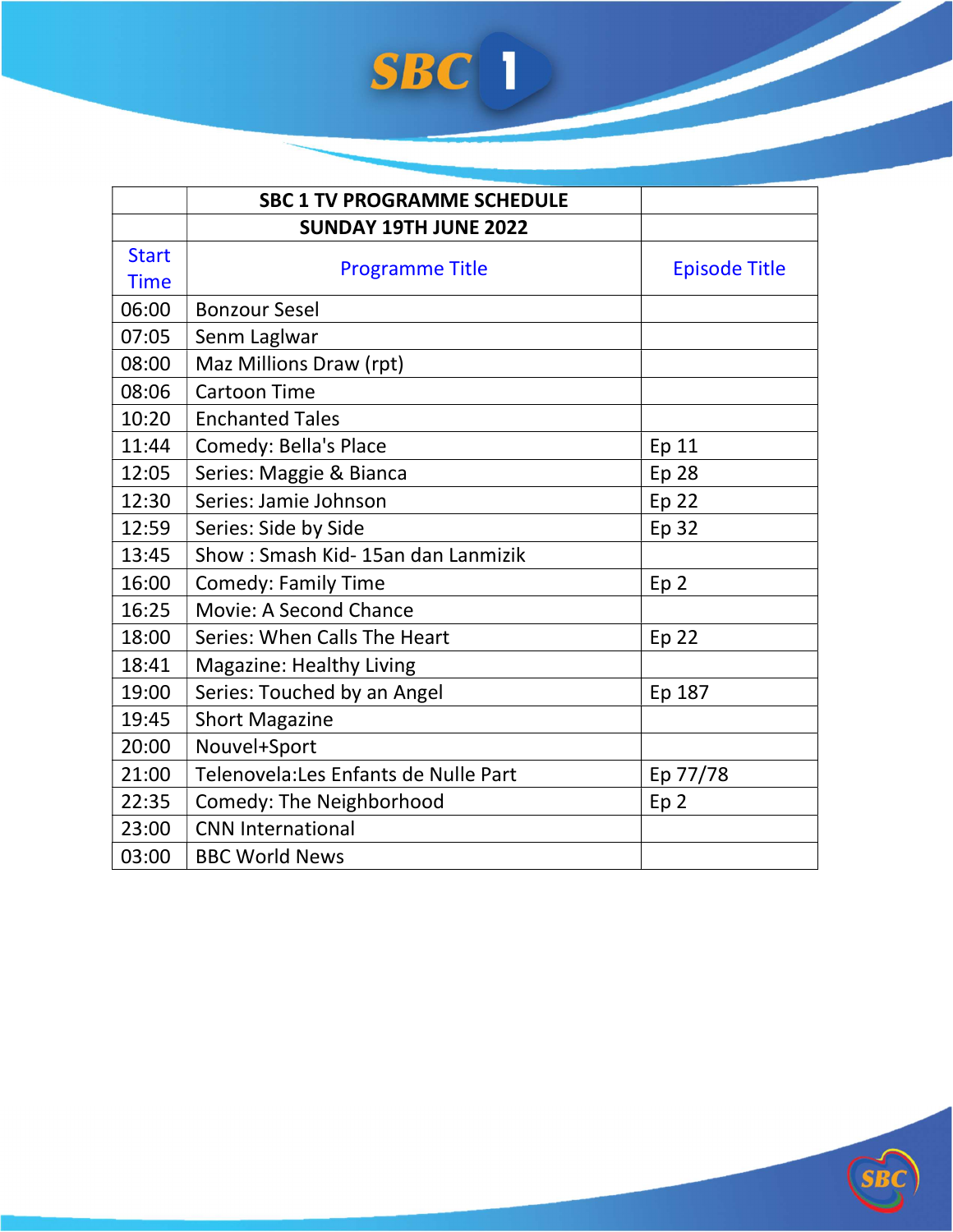|              | <b>SBC 1 TV PROGRAMME SCHEDULE</b>          |                      |
|--------------|---------------------------------------------|----------------------|
|              | <b>MONDAY 20TH JUNE 2022</b>                |                      |
| <b>Start</b> | <b>Programme Title</b>                      | <b>Episode Title</b> |
| <b>Time</b>  |                                             |                      |
| 06:00        | <b>Bonzour Sesel</b>                        |                      |
| 08:00        | <b>Bob the Builder</b>                      | Ep 237/238           |
| 08:22        | Hi Opie                                     | Ep 39/40             |
| 08:38        | Zarden Zanfan                               | Ep 30                |
| 09:02        | <b>Study English</b>                        |                      |
| 09:14        | English have a go                           |                      |
| 09:44        | Comedy: House of Payne                      | Ep <sub>6</sub>      |
| 10:06        | <b>Series: Great Chefs</b>                  | Ep <sub>9</sub>      |
| 10:31        | Magazine: Close up                          |                      |
| 11:01        | Magazine: The She Word                      | Ep 13                |
| 11:30        | Magazine: Treasures of the World            |                      |
| 12:00        | Magazine: In Good Shape                     |                      |
| 12:30        | <b>Nouvel</b>                               |                      |
| 13:00        | <b>Series: Madam Secretary</b>              | Ep 29                |
| 13:46        | Doc: Bhuttan the Dictatorship of Happiness  |                      |
| 14:29        | <b>Magazine: Tomorrow Today</b>             |                      |
| 14:56        | <b>Cartoon Time</b>                         |                      |
| 17:00        | <b>Presidential Press Conference (Live)</b> |                      |
| 20:00        | Nouvel+Sport                                |                      |
| 21:00        | Tête à Tête 2022                            |                      |
| 21:31        | <b>Comedy: Friday Night Dinner</b>          | Ep <sub>5</sub>      |
| 21:58        | Series: The River                           | Ep <sub>7</sub>      |
| 22:41        | <b>Series: Mister Brau</b>                  | Ep 41                |
| 23:15        | <b>CNN International</b>                    |                      |
| 03:00        | <b>BBC World News</b>                       |                      |

SB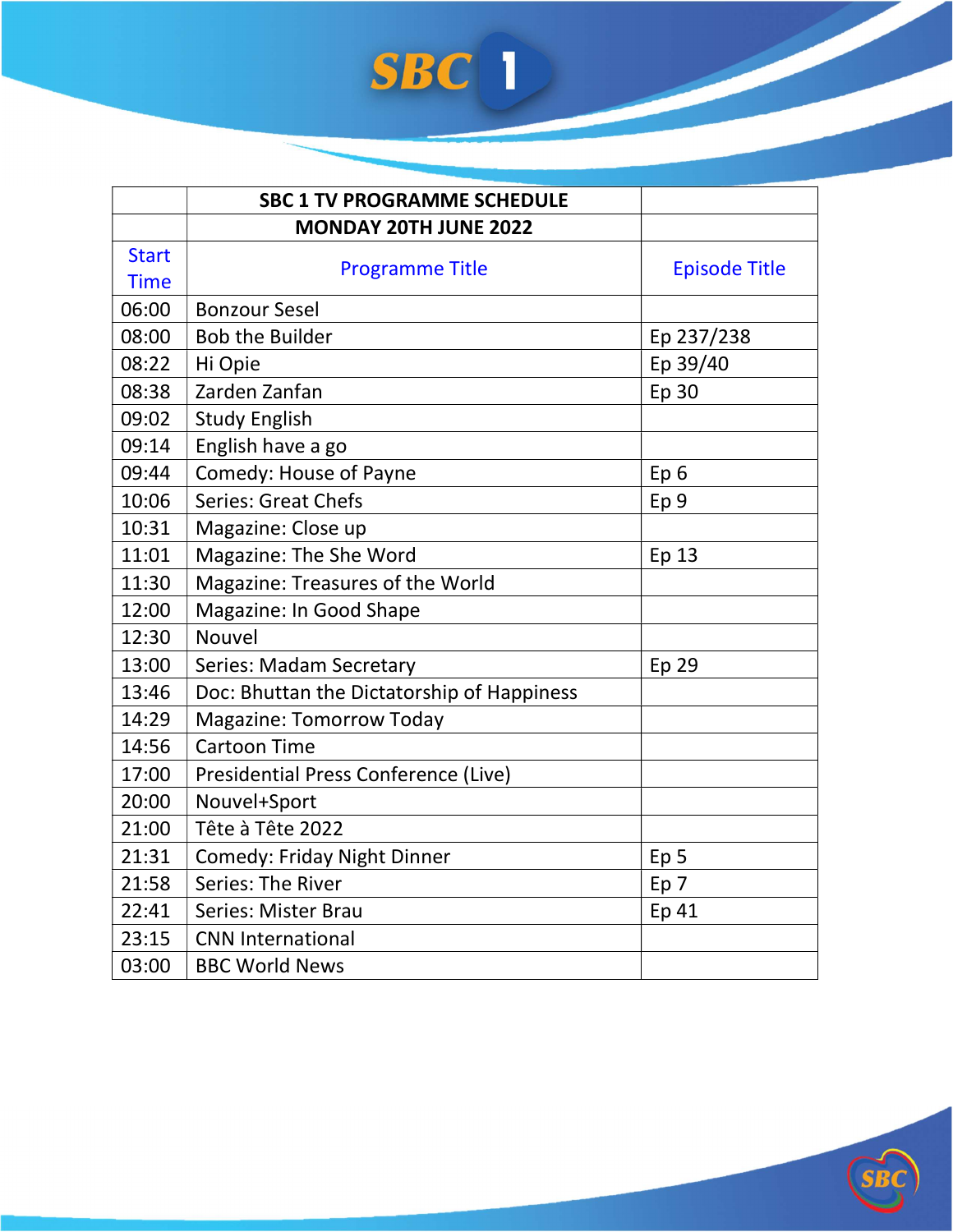|              | <b>SBC 1 TV PROGRAMME SCHEDULE</b>        |                      |
|--------------|-------------------------------------------|----------------------|
|              | <b>TUESDAY 21ST JUNE 2022</b>             |                      |
| <b>Start</b> | <b>Programme Title</b>                    | <b>Episode Title</b> |
| <b>Time</b>  |                                           |                      |
| 06:00        | <b>Bonzour Sesel</b>                      |                      |
| 08:00        | <b>Bob the Builder</b>                    | Ep 239/240           |
| 08:22        | Hi Opie                                   | Ep 41/42             |
| 08:38        | Zarden Zanfan                             | Ep 31                |
| 09:15        | <b>Study English</b>                      |                      |
| 09:27        | English have a go                         |                      |
| 10:00        | Euromax                                   |                      |
| 10:28        | <b>Fitness Zone Plus</b>                  | Ep <sub>2</sub>      |
| 10:45        | Series: What's really in our food         | Ep 26                |
| 11:09        | Magazine: VOA Connect                     | Ep 21                |
| 11:35        | Magazine: Treasures of the World          |                      |
| 12:03        | Magazine: In Good Shape                   |                      |
| 12:30        | <b>Nouvel</b>                             |                      |
| 13:00        | <b>Series: Madam Secretary</b>            | Ep 30                |
| 13:50        | Doc: They Call them the Children of Shame |                      |
| 14:35        | Series: Wildside                          | Ep <sub>5</sub>      |
| 15:00        | Series: My World Kitchen                  | Ep 23/24             |
| 15:26        | <b>Cartoon Time</b>                       |                      |
| 17:27        | Series: Andy's Safari Adventures          | Ep $5/6$             |
| 18:00        | <b>Flash d'Informations</b>               |                      |
| 18:05        | Topik Konversasyon 2022                   |                      |
| 19:00        | <b>News Headlines</b>                     |                      |
| 19:10        | <b>Tourizm Nou Biznes</b>                 |                      |
| 20:00        | Nouvel+Sport                              |                      |
| 21:00        | Lopinyon                                  |                      |
| 21:55        | Series: Adam's Apples                     | Ep 31                |
| 22:41        | Téléfilm: Jugé Sans Justice               |                      |
| 00:15        | <b>CNN International</b>                  |                      |
| 03:00        | <b>BBC World News</b>                     |                      |

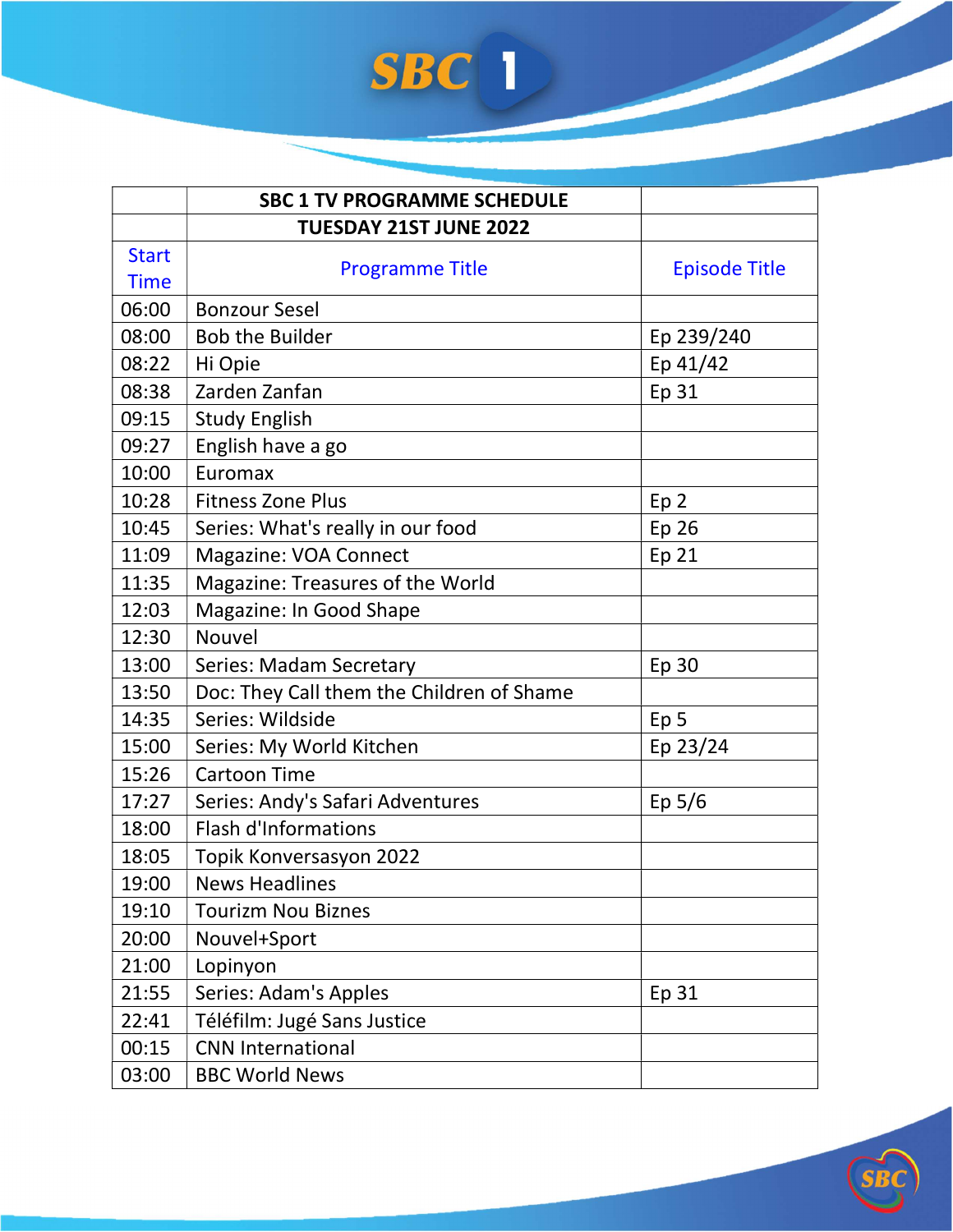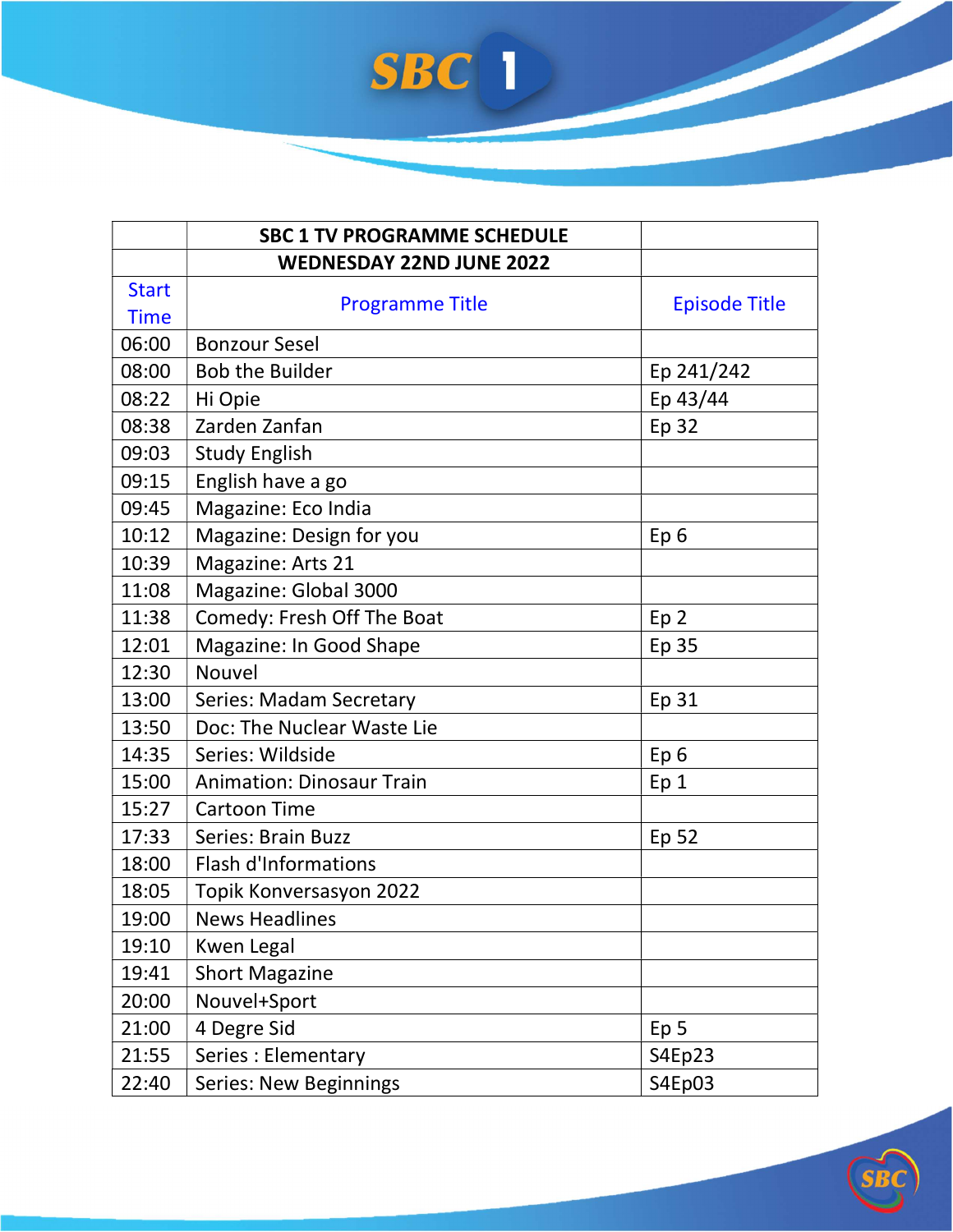| 23:30 CNN International |  |
|-------------------------|--|
| 03:00   BBC World News  |  |

|              | <b>SBC 1 TV PROGRAMME SCHEDULE</b>    |                      |
|--------------|---------------------------------------|----------------------|
|              | <b>THURSDAY 23RD JUNE 2022</b>        |                      |
| <b>Start</b> | <b>Programme Title</b>                | <b>Episode Title</b> |
| <b>Time</b>  |                                       |                      |
| 06:00        | <b>Bonzour Sesel</b>                  |                      |
| 08:00        | <b>Bob the Builder</b>                | Ep 243/244           |
| 08:22        | Hi Opie                               | Ep 45/46             |
| 08:38        | Zarden Zanfan                         | <b>Ep 33</b>         |
| 09:04        | <b>Study English</b>                  |                      |
| 09:16        | English have a go                     |                      |
| 09:46        | Magazine: Life Clinic                 | Ep 20                |
| 10:15        | <b>Fitness Zone Plus</b>              | Ep <sub>3</sub>      |
| 10:40        | <b>Magazine: Voices</b>               | Ep 20                |
| 11:09        | Magazine: Espace Francophone          | Ep 38                |
| 11:35        | Magazine: Treasures of the World      |                      |
| 12:03        | Magazine: In Good Shape               |                      |
| 12:30        | Nouvel                                |                      |
| 13:00        | Series: Madam Secretary               | Ep 32                |
| 13:50        | Doc: Kings of the Mountains           |                      |
| 14:35        | Series: Wildside                      | Ep 7                 |
| 15:00        | Series: My World Kitchen              | Ep 25/26             |
| 15:26        | <b>Cartoon Time</b>                   |                      |
| 17:30        | Magazine: Eco Africa                  |                      |
| 18:00        | <b>Flash d'Informations</b>           |                      |
| 18:05        | Topik Konversasyon 2022               |                      |
| 19:00        | <b>News Headlines</b>                 |                      |
| 19:10        | Doc: mRNA- Hype or Hope               |                      |
| 20:00        | Nouvel+Sport                          |                      |
| 21:00        | Telenovela: Les Enfants de Nulle Part | Ep 79/80             |
| 22:35        | Series: CSI Manhattan                 | Ep 27                |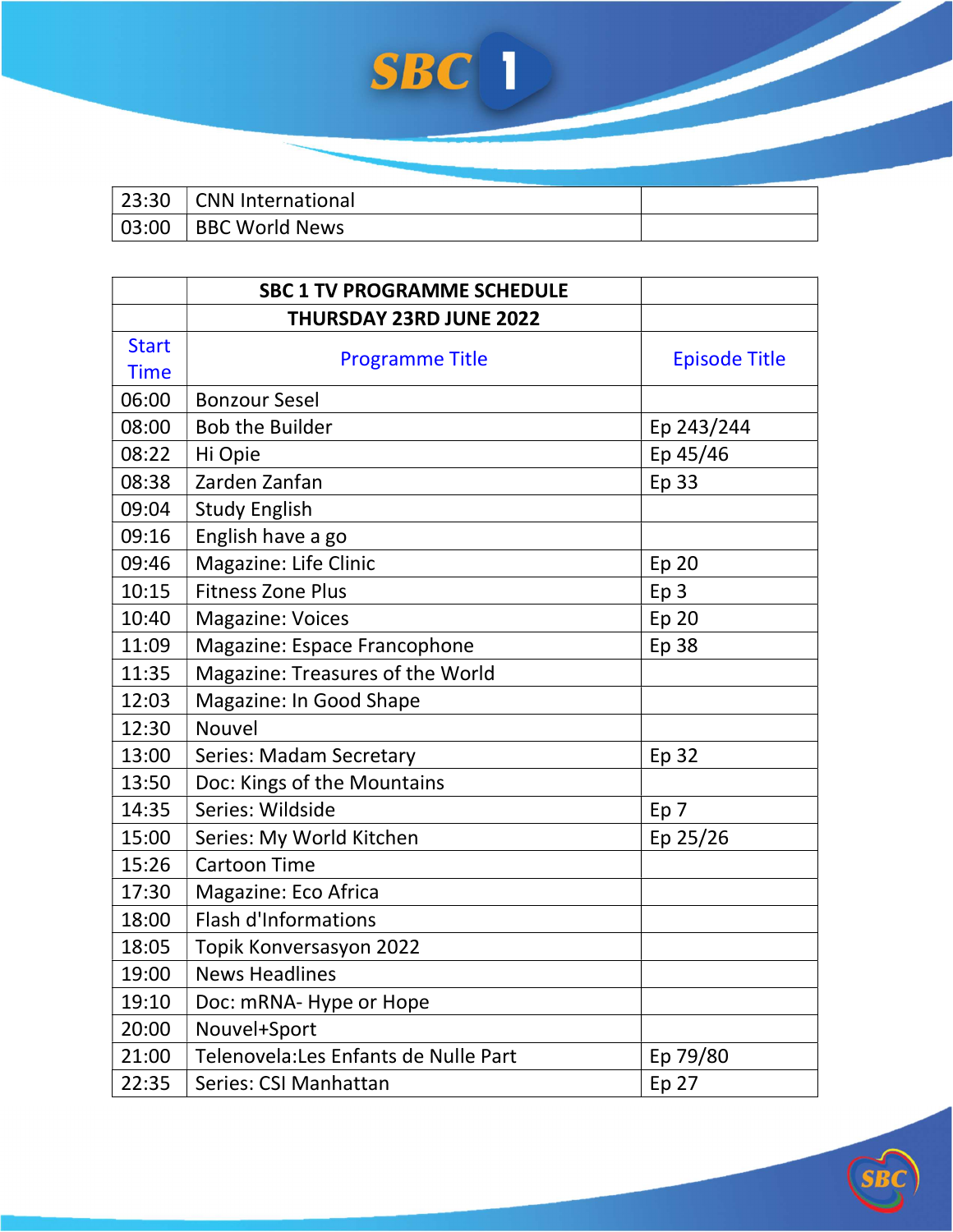| 23:20 CNN International |  |
|-------------------------|--|
| 03:00   BBC World News  |  |

|              | <b>SBC 1 TV PROGRAMME SCHEDULE</b> |                      |
|--------------|------------------------------------|----------------------|
|              | <b>FRIDAY 24TH JUNE 2022</b>       |                      |
| <b>Start</b> | <b>Programme Title</b>             | <b>Episode Title</b> |
| <b>Time</b>  |                                    |                      |
| 06:00        | <b>Bonzour Sesel</b>               |                      |
| 08:00        | Treble Chance 75 (Rpt)             |                      |
| 08:08        | <b>Bob the Builder</b>             | Ep 245/246           |
| 08:30        | Hi Opie                            | Ep 47/48             |
| 08:46        | Zarden Zanfan                      | Ep 34                |
| 09:05        | <b>Study English</b>               |                      |
| 09:17        | English have a go                  |                      |
| 09:47        | Doc: Big Money Big Fraud           |                      |
| 10:15        | Magazine: Design for you           | Ep 7                 |
| 10:43        | Magazine: Futureproof              | Ep <sub>4</sub>      |
| 11:10        | Magazine: Check in                 |                      |
| 11:37        | Magazine: Treasures of the World   |                      |
| 12:04        | Magazine: In Good Shape            |                      |
| 12:30        | Nouvel                             |                      |
| 13:00        | <b>Series: Madam Secretary</b>     | Ep 33                |
| 13:50        | Doc: Travelling to Panama          |                      |
| 14:35        | Series: Wildside                   | Ep 8                 |
| 15:00        | Series: My World Kitchen           | Ep 27/28             |
| 15:25        | <b>Cartoon Time</b>                |                      |
| 17:32        | Series: The Next Step              | Ep 36                |
| 18:00        | <b>Flash d'Informations</b>        |                      |
| 18:05        | Topik Konversasyon 2022            |                      |
| 19:00        | <b>News Headlines</b>              |                      |
| 19:10        | Series: Poh's Kitchen Secrets      | Ep <sub>4</sub>      |
| 19:40        | Paradise FM Chart Attack           |                      |
| 20:00        | Nouvel+Sport                       |                      |